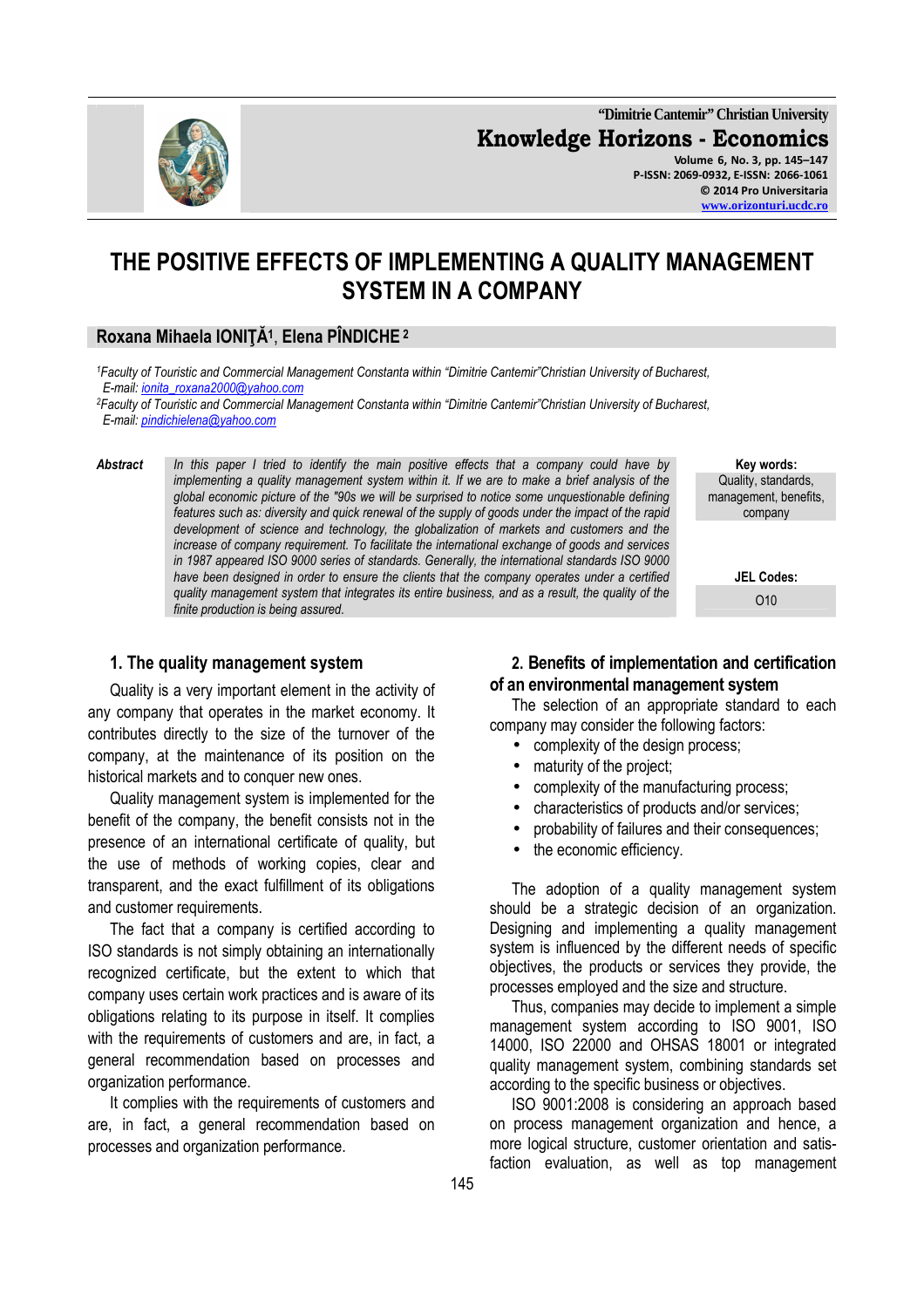commitment to continuous improvement of products and services offered to beneficiaries.

In economic practice, the benefits of implementation and certification of quality management system according to ISO 9001 can be considered as follows:

- build credibility and trust business partners in the services and products offered;
- improving the image of the organization and facilitate access to the competitive market by favorable positioning;
- work leadership throughout the organization in a planned and systematic quality management principles;
- creating the framework for continuous improvement of internal processes;
- active and systematic adaptation to changes in market conditions;
- performance improvement products and services delivered to customers;
- increase customer satisfaction by meeting their requirements;
- economic benefits generated by subtracting the number of customers migrating to other companies and decrease customer dissatisfaction;
- transparency and efficiency of the internal processes of the organization.

An organization can increase the effectiveness of environmental protection through the implementation and certification of an environmental management system based on internationally accepted rules, namely ISO 14000 series of standards.

ISO 14001 requires the organization to pay attention to all areas where its activities have an environmental impact.

Benefits of implementation and certification of the environmental management system ISO 14001 are:

- *Reduce costs* by reducing waste management costs, savings in consumption of energy and materials, establishing the necessary framework for continuous improvement in environmental performance , reduce the risk of disease;
- *Marketing Benefits:* Improved public image before regulatory bodies and organizations, customers and society, taking advantage of new markets, keeping markets already won.
- *Benefits to clients:* increase customer confidence in the probity supplier, competitive prices through minimization of waste, better use of financial resources.
- *Benefits for employees:* improving working and living conditions, possible improvements in health and quality of life, commitment to a policy

to improve environmental quality will increase employee involvement.

• *Environmental benefits:* reduction of consumption, emissions, waste, energy use and impact on ecosystems, better relationships with environmental authorities, increased ability to better understand the legislative requirements and a systematic approach to achieving them.

ISO 22000 can be implemented in any organization that is part of the food chain and aims to optimize correlation price/quality and food safety standards through the application of effective mechanism.

The advantages of implementing a food safety management system based on the principles of ISO 22000 (HACCP):

- It is a preventive system that reduces power until the extinction risks;
- It is a commitment of the organization to improve its image;
- Reduce the need and costs of the final testing of the product;
- Increased consumer confidence in the product;
- Drastically reduces the possibility of accidents that can lead to contamination of the products;
- Long-term losses lower costs of raw materials and recall of products in the market;
- Official recognition capability of the organization to produce/distribute/sell safe food for consumers;
- Better communication with authorities:
- Ensure compliance with legislation;
- A better image in the market and competitive advantage;
- Motivating staff;
- Ensures credibility organization's products on the market;
- It is comparable to guarantee product safety system applying TQM (Total Quality Management) as ISO series;
- It is an integral part of other management systems within the organization;
- Provides rapid response to food safety issues.

OHSAS 18001 is structured similar to an ISO standard, being officially translated and published in Romanian in 2004, as "systems of occupational health and safety management" (OHSMS).

Management systems according to OHSAS 18001 system complements existing organizations and promotes the systematic application of occupational health and safety legislation, realizing the integration of this area into the overall management of the unit.